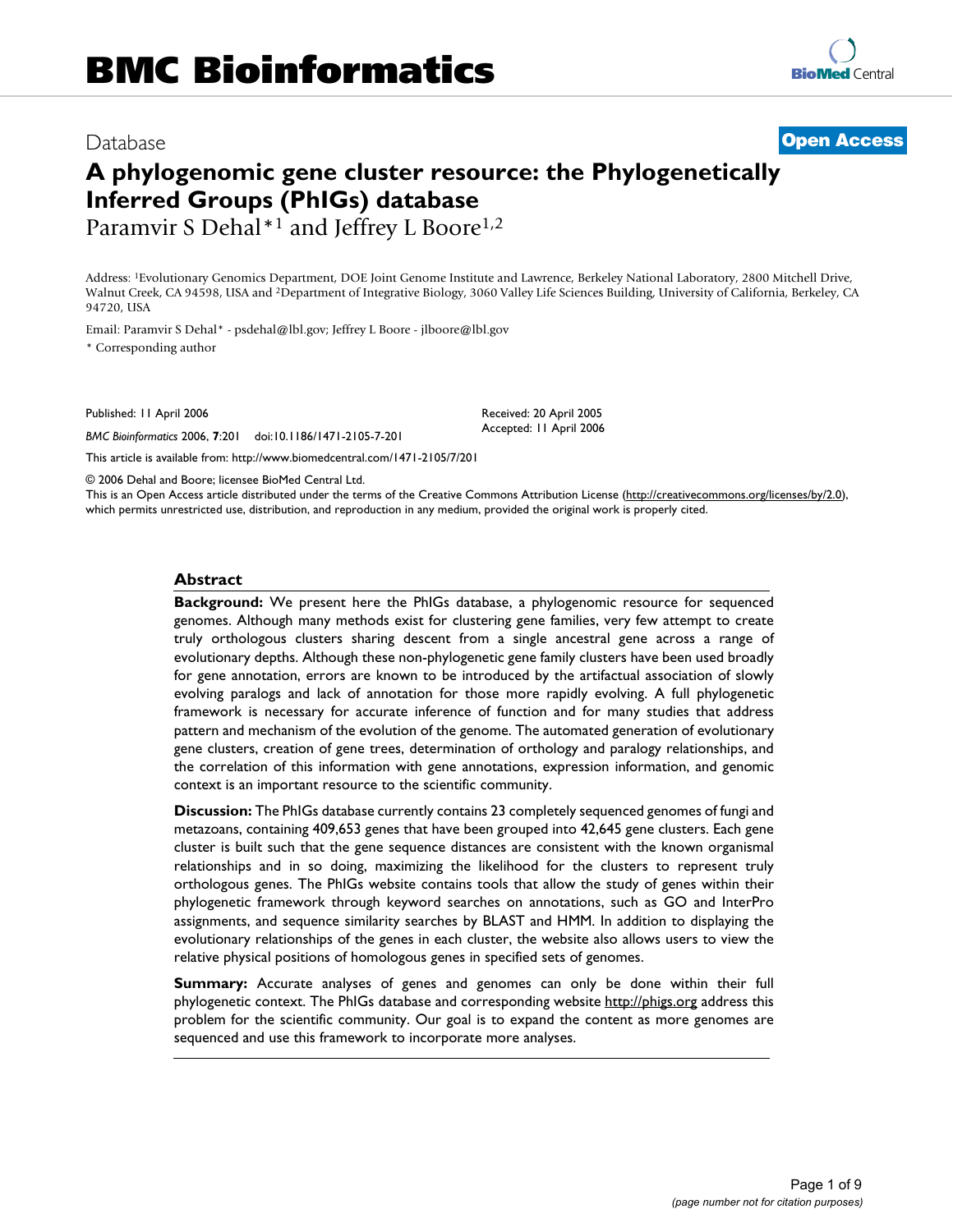# **Background**

The continually increasing number of whole genome sequencing projects has underscored the need for a highthroughput methodology to sort genes into orthologous sets to facilitate genome analysis. With a more robust understanding of the evolutionary history for each gene in the genome, not only can we more accurately transfer annotation across organisms, but we can also address larger biological questions regarding the evolution of genomes and species as well as the functional and biochemical processes encoded within each genome. Currently, most gene annotations rely on homologs identified by pair-wise sequence similarity to transfer the presumed function. This approach has been shown to have many drawbacks [1] which lead to annotation errors. Incorrect assignments are generally due to gene duplication events [2] giving rise to paralogs that can then acquire a new function or sub-functionalize [3,4], accelerated rates of amino acid substitution [5] and domain shuffling [6]. Simple pair-wise comparisons cannot uncover these events.

Several approaches have been proposed to address these problems. However, most of these retain the problems associated with simply clustering genes based on sequence similarity and fail to incorporate the known evolutionary relationships of species [7-9]. Alternatively, those approaches that attempt to use some aspect of the evolutionary relationships of the species to inform the clustering process fail to then create a phylogenetic tree to uncover the relationships of the genes within the clusters [10-12].

The method we present here considers *a priori* the known evolutionary relationships among the considered organisms as a guide to constructing gene clusters, then analyzes each cluster for the evolutionary relationships among the contained genes in order to reconstruct the evolutionary history of each gene family using standard analytical methods of molecular evolution. This provides a tool for the scientific community for gaining a more complete understanding of such things as evolutionary patterns of gene duplication and loss, variation in rates of amino acid substitution, and alterations in gene structure. PhIGs is the first truly comprehensive whole genome analysis phylogenetic tool allowing for accurate assessment of gene family and genome structure evolution.

# **Construction and content**

In this work, we develop a computational framework for the identification of sets of genes which have all descended from a single ancestral gene in the common ancestor of the lineages being examined. This collection of genes is then followed by the construction of phylogenetic trees for each set to determine relationships of the gene cluster members.

A relational database is used to store the genome annotations for each taxon. All sequence data as well as individual gene annotations, including InterPro [13] and Gene Ontology [14] assignments, intron, exon and UTR structural information, and genomic positional information are retrieved whenever available. In addition, results of analyses such as sequence alignments, intermediate data, and trees are stored in the database. Table 1 lists the genomes included in the current data set, which will be updated as more genome sequences become available.

The overall process involves five stages (Figure 1) explained in more detail below: (1) an all against all BLASTP [15] of the complete proteomes; (2) global alignment and distance calculation of the gene pairs identified by BLAST; (3) iterative, hierarchical clustering; (4) multiple sequence alignment (MSA) creation and editing; and (5) gene tree reconstruction.

# *All against all BLASTP and global alignment*

An all-against-all BLASTP search is performed on the entire protein dataset derived from each genome. Because each BLAST only reports local alignments, a global alignment is created for each protein pair returned by BLAST with ClustalW [16]. A protein distance is then calculated using the JTT matrix and the protdist program from PHYLIP [17], hereafter referred to as the distance between genes themselves. These pair-wise protein distances and gap-free alignment lengths are then used as input for the clustering process. All alignments are stored in the PhIGs database.

# *Gene clustering*

Gene clustering is performed at each node of the tree, using the known evolutionary relationships of the organisms and all pair-wise protein distances as input. The objective of the clustering process is to create gene clusters at each node of the evolutionary tree such that the genes of the descending taxa are more closely related to each other than they are to the genes from the outgroup taxa. We employ a hierarchical approach, starting at the base of the best known evolutionary tree of the organisms, and proceeding up the tree iteratively. For each bifurcating node, taxa are temporarily grouped such that those on one descending branch are labeled as clade A and those on the other as clade B. The remaining taxa, having branched earlier, are considered to be the outgroup (Figure 2). Clusters of genes are then constructed such that the included genes meet the following criteria: (1) Genes from organisms within clade A are more similar to each other than they are to genes from organisms within clade B; and (2) genes from clade A and clade B are more closely related to each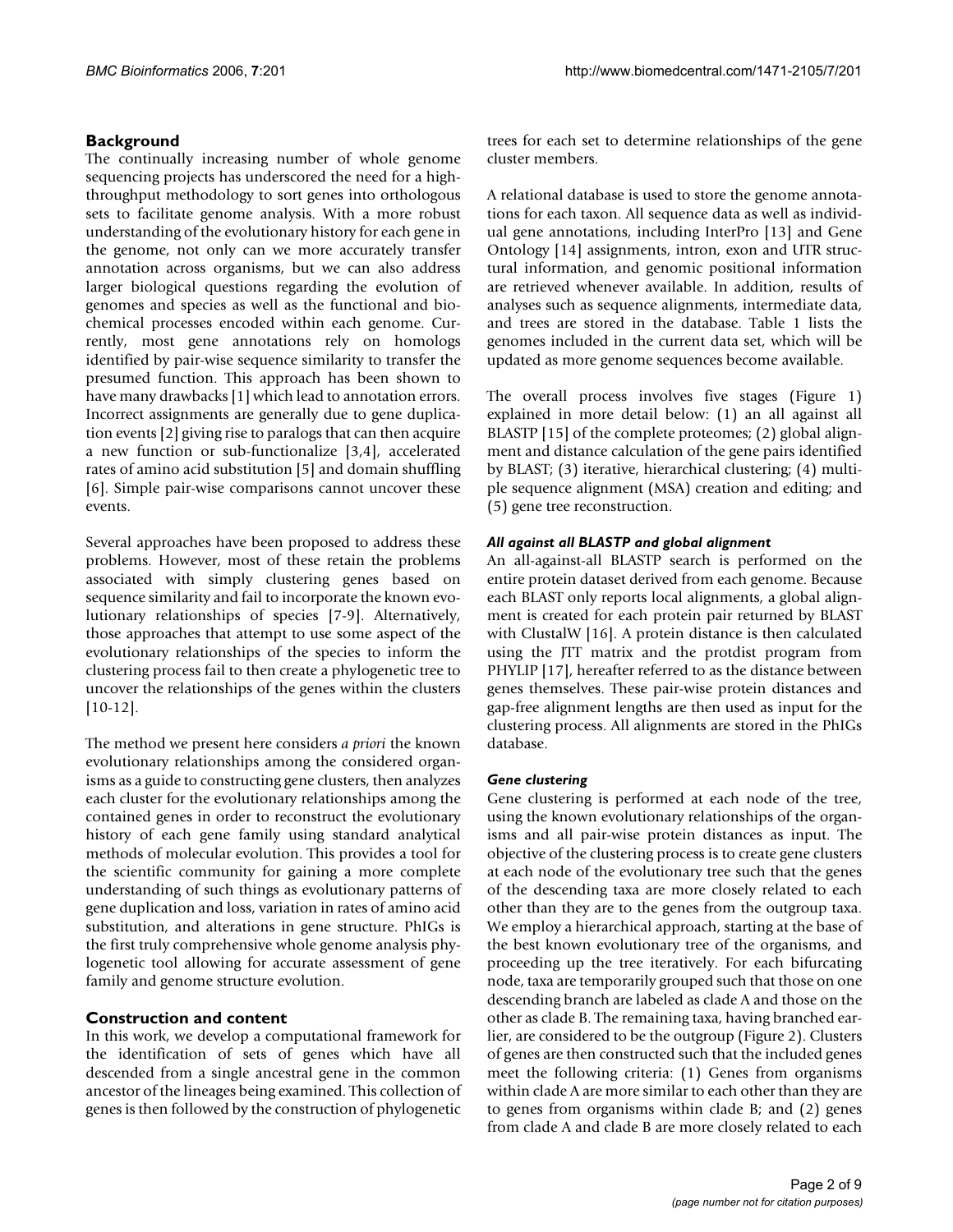| <b>Species</b>              | <b>Taxonomy</b> | <b>Genome source</b>          | <b>URL</b>                                              |
|-----------------------------|-----------------|-------------------------------|---------------------------------------------------------|
| Homo sapiens                | <b>Primates</b> | Ensembl 22.34d.1              | http://www.ensembl.org                                  |
| Pan troglodytes             | Primates        | Ensembl 22.1.1                | http://www.ensembl.org                                  |
| Mus musculus                | Rodentia        | Ensembl 22.32b.1              | http://www.ensembl.org                                  |
| Rattus norvegicus           | Rodentia        | Ensembl 22.3b.1               | http://www.ensembl.org                                  |
| Gallus gallus               | Aves            | Ensembl 22.1.1                | http://www.ensembl.org                                  |
| Takifugu rubripes           | Pisces          | Ensembl 22.2c.1               | http://www.ensembl.org                                  |
| Danio rerio                 | <b>Pisces</b>   | Ensembl 22.3b.1               | http://www.ensembl.org                                  |
| Ciona intestinalis          | Urochordata     | <b>IGI</b> ciona4             | http://genome.jgi-psf.org                               |
| Drosophila melanogaster     | Arthropoda      | Ensembl 22.3a.1               | http://www.ensembl.org                                  |
| Anopheles gambiae           | Arthropoda      | Ensembl 22.2b.1               | http://www.ensembl.org                                  |
| Caenorhabditis elegans      | Nematoda        | Ensembl 22.116a.1             | http://www.ensembl.org                                  |
| Caenorhabditis briggsae     | Nematoda        | Fnsembl 24.24.1               | http://www.ensembl.org                                  |
| Ustilago maydis             | Basidiomycota   | Broad release 2               | http://www.broad.mit.edu/                               |
|                             |                 |                               | annotation/fungi/fgi/                                   |
| Phanerochaete chrysosporium | Basidiomycota   | <b>GI</b> whiterot            | http://genome.jgi-psf.org                               |
| Cryptococcus neoformans     | Basidiomycota   | <b>TIGR CNAI</b>              | http://www.tigr.org/tdb/fungal/                         |
| Schizosaccharomyces pombe   | Ascomycota      | Pompep version 19             | http://www.sanger.ac.uk/Projects/<br>S pombe/           |
| Aspergillus nidulans        | Ascomycota      | Broad release 1.3             | http://www.broad.mit.edu/<br>annotation/fungi/fgi/      |
| Fusarium graminearum        | Ascomycota      | Broad release 1.1             | http://www.broad.mit.edu/<br>annotation/fungi/fgi/      |
| Trichoderma reesei          | Ascomycota      | <b>GI trirel</b>              | http://genome.igi-psf.org                               |
| Magnaporthe grisea          | Ascomycota      | Broad release 2.4             | http://www.broad.mit.edu/<br>annotation/fungi/fgi/      |
| Neurospora crassa           | Ascomycota      | Broad release 3               | http://www.broad.mit.edu/<br>annotation/fungi/fgi/      |
| Candida albicans            | Ascomycota      | Stanford release 19           | http://www-<br>sequence.stanford.edu/group/<br>candida/ |
| Saccharomyces cerevisiae    | Ascomycota      | Saccharomyces Genome Database | http://www.yeastgenome.org/                             |

#### **Table 1: Taxa currently included in PhIGs**

other than they are to any gene in the outgroup. Effectively, this can be achieved by first finding the top scoring alignment for each gene within any member of its sister clade, then recruiting all additional genes that have greater similarity to either one of these genes using single linkage clustering with inclusion criteria being set to the distance and alignment length of the alignment of the seed. As illustrated in Figure 2, the initial seed alignment of a pair of genes, one from each of clade A and clade B, defines an area shown in blue around representing the minimum match quality. As more genes are added to the cluster, this area grows until no more genes can be added.

Because this clustering approach is dependent on seeds, the order in which the seeds are processed will affect the clustering results. To ensure that each gene is placed in its optimal cluster, a greedy approach is used by sorting the list of seed alignments by the BLASTP score and processing the seeds by using the highest scoring seed first. In so doing, any subsequent cluster that attempts to incorporate a gene which has already been clustered can be eliminated. It is important to note that the BLASTP score is only used to sort the seeds and clustering is based on the protein distance and alignment length. The pseudocode describing this method is available online as additional file 1: Cluster Pseudocode.

By using an iterative approach, working through the entire evolutionary tree of the organisms beginning at the base, we ensure that the most early diverging gene families create the most comprehensive clusters, with later established families properly assigned to the lineages in which they arose. Genes with a highly accelerated amino acid substitution rate, such that they are more distantly related to their sister genes than those sister genes are to a gene from the outgroup, are always excluded, since this cannot be differentiated from ancestral paralogy.

# *MSA and phylogenetic tree creation*

A multiple sequence alignment (MSA) is created for each cluster using the ClustalW [16] program, which provides the input for phylogenetic tree reconstruction. Alignments are trimmed to remove columns that contain gap characters and the cluster is eliminated if the resulting alignment contains fewer than 100 aligned amino acid positions. Phylogenetic trees are created using the quartet puzzling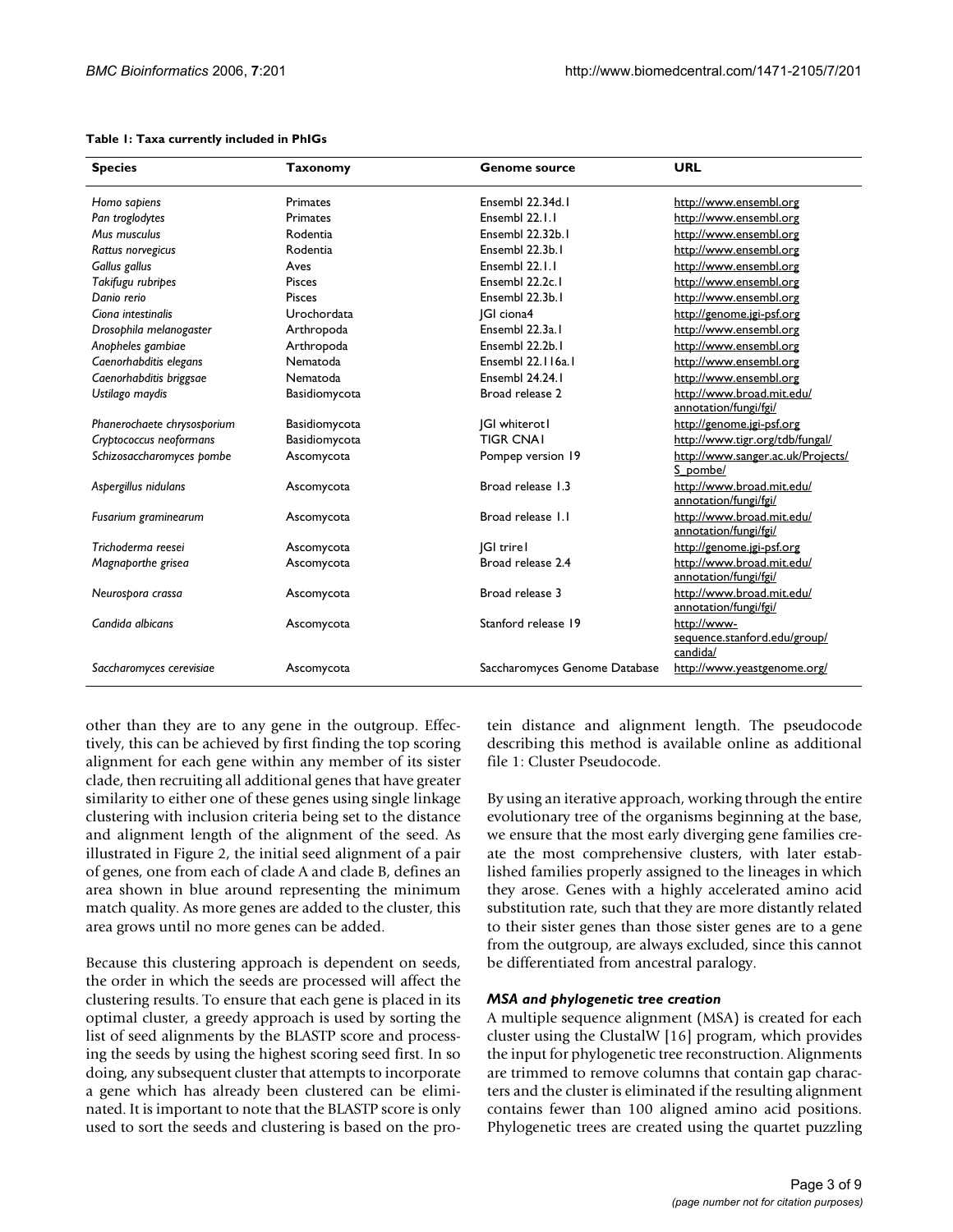

#### **Figure 1 Flowchart of the PhIGs process**. This is a graphical overview of the pipeline for processing gene models from many genomes into the PhIGs analysis.

maximum likelihood method implemented in the TREE-PUZZLE [18] program using the JTT model of amino acid substitution and a gamma distribution of rates over eight rate categories with 10,000 puzzling steps to assess reliability. Quartet puzzling is chosen here as a compromise between speed and reliability; however, the multiple sequence alignment is available for re-analysis with other tree reconstruction methods. The resulting gene tree is then reconciled with the known relationships of the organisms to determine, relative to lineage splitting, when each duplication or loss occurred, and so to determine an initial estimate of the orthology and paralogy relationships among the genes. The reconciliation process uses the most straight-forward interpretation of the tree; no alterations are made to minimize the number of duplications or gene loss events. Genes are considered orthologs if they are separated only by speciation nodes consistent with the known phylogenetic tree and considered paralogs if there is a node representing a duplication event in their shared ancestry.

The MSAs are also used to create Hidden Markov Models (HMMs) to later facilitate searching the clusters and to provide a resource for placing genes from genomes too sparsely sampled to be included in this comprehensive analysis, such as those from many EST sequencing projects.

An instructive example of this process is for the Succinyl-Coenzyme A ligase beta subunit family. In this example, considering the fungi and metazoans first as clade A and clade B, respectively, the seed alignment used is the match between a gene from *M. grisea* and one from mouse (Sucla2). The protein distance measure and gap free alignment length of this seed alignment pair is now taken to represent the maximum distance and minimum alignment length for recruiting new genes to the cluster. Any fungal or metazoan gene with a shorter distance and larger alignment length is added. In this case the fungal gene recruits a single gene from each of the remaining fungal genomes and the mouse gene recruits two genes in each case from most of the remaining metazoan genomes and three genes from each of human, chimp, and mouse. All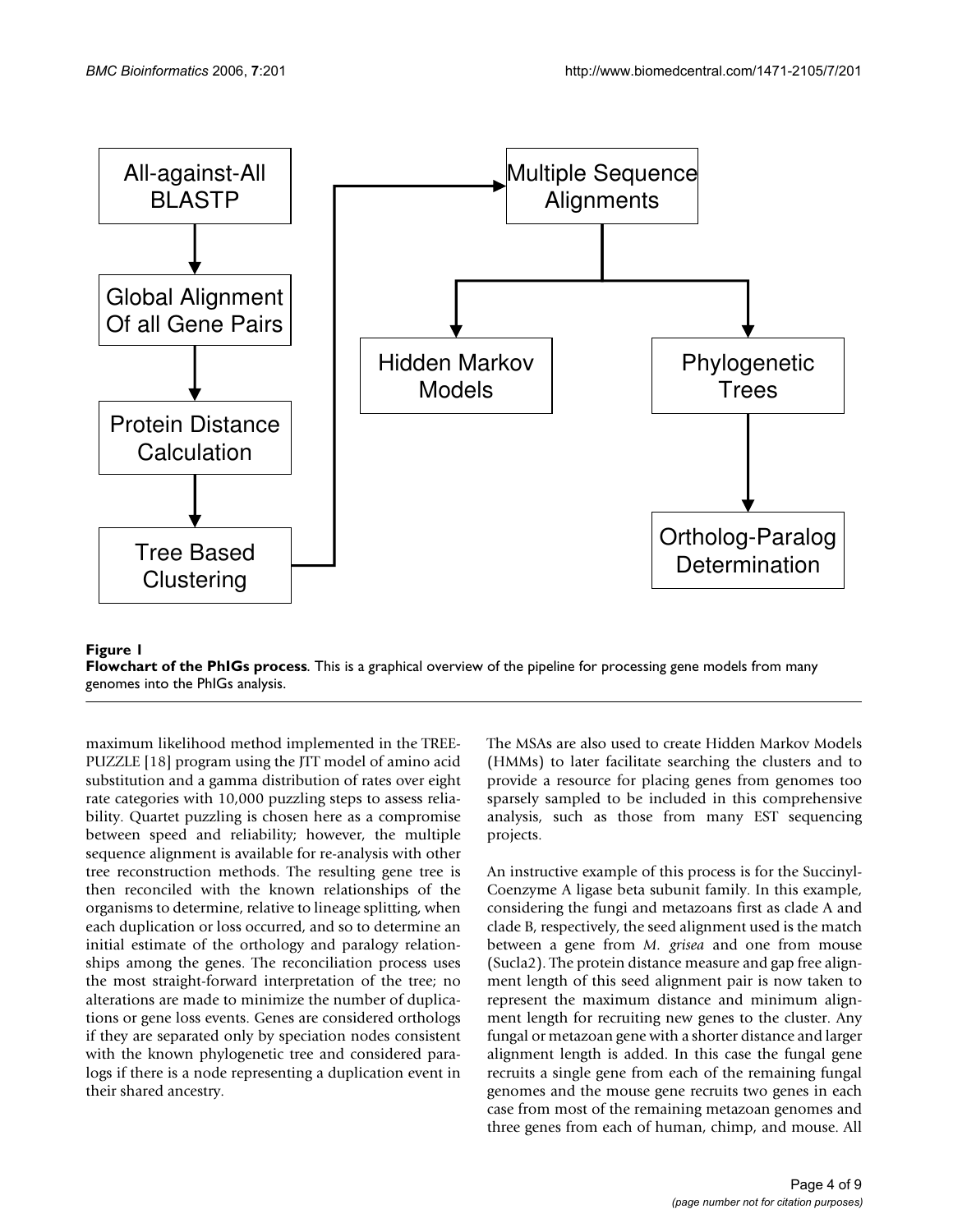

#### **Figure 2**

**Illustration of the clustering method**. The tree shown on the left side of the figure indicates the evolutionary relationships among several hypothetical organisms, four from Clade A, two from Clade B, and one that is an outgroup. The right side of the figure illustrates a protein distance graph with circles representing proteins colored to conform to each organism, with the spatial distance of the circles proportional to their sequence distance. The cluster is created by identifying a pair of sequences (a seed) that is the shortest distance from any Clade A protein to any Clade B protein. The cluster is then grown by adding all proteins that have a shorter distance than the seed until no additions can be made. The blue cloud represents one such cluster. See text for more details.

of these genes now included in the cluster have matches to each other that are as good or better than the initial seed alignment and do not have better matches to any other cluster. The phylogenetic tree created for this cluster ultimately shows that this gene family had a duplication at the base of the metazoan lineage, another duplication at the base of the primate lineage, and an independent duplication in the mouse lineage.

# **Utility**

#### *Cluster view*

The PhIGs database allows users to view genes within the evolutionary context of other sequenced genomes. Because each cluster is constructed to represent the extant descendants of a single ancestral gene, the gene trees provided allow the user to see where gene duplication events have occurred and the rates of amino acid sequence change along the individual branches of the tree (Figure 3). By reconciling the gene tree with the species tree, orthology and paralogy relationships can be determined.

Comparisons of differences and similarities in annotations, such as definition line (defline) gene descriptions, InterPro families, and Gene Ontology assignments, can be made with respect to the tree. The user can make a determination of whether the gene annotations are consistent with the tree topology and whether annotations should be transferred to unannotated genes. Additionally, the genomic location and intron and exon structure of each gene is also provided, enabling analysis of such issues as whether the paralogous genes are physically clustered within a genome, indicating tandem or segmental duplication, or whether the gene family is widely dispersed. Alterations in gene intron and exon structure (and sizes) relative to other members of the cluster may be the result of biological forces acting on the genome or may simply be indicative of poor gene modeling.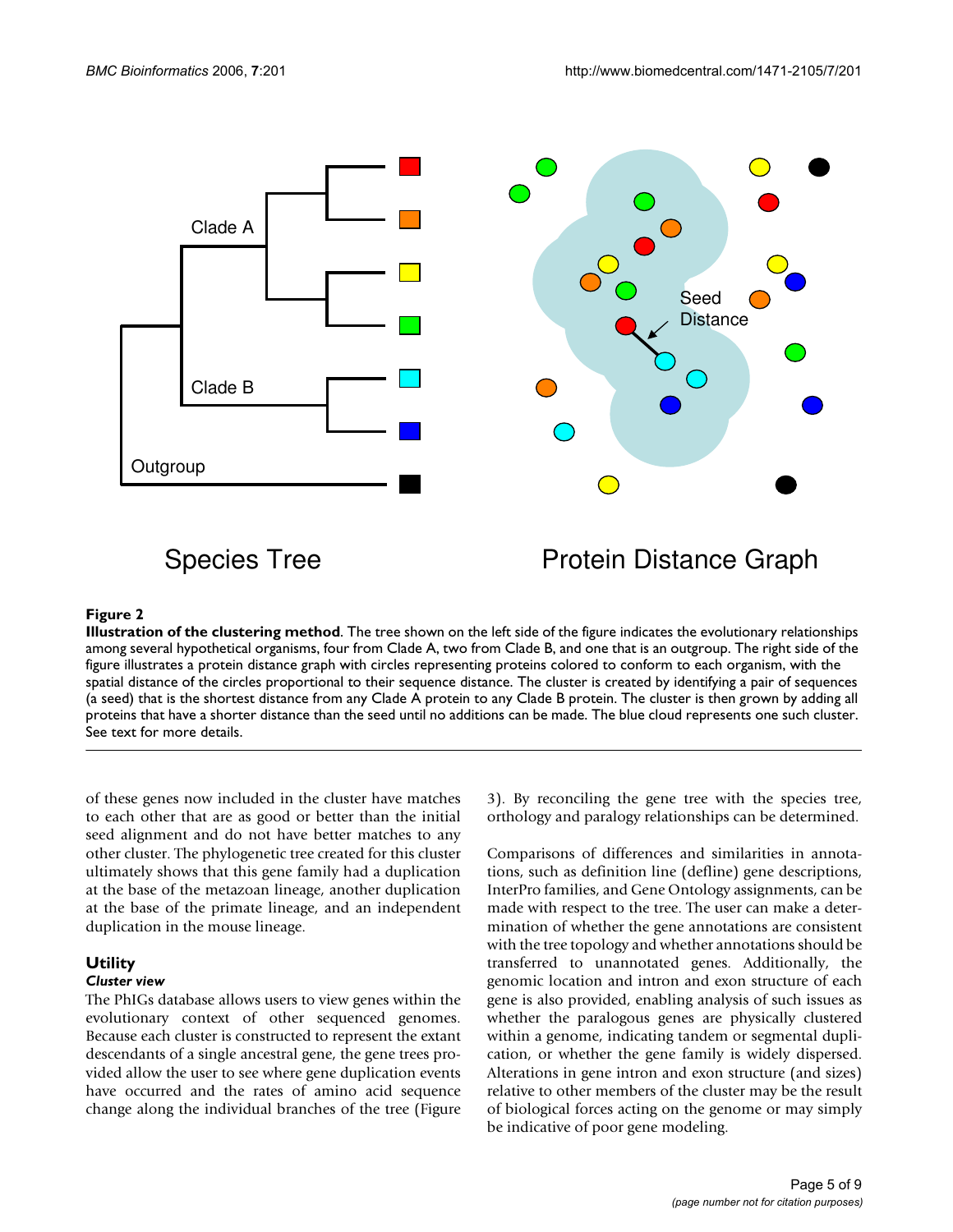

# **Figure 3**

**An example phylogenetic tree**. This is one output of the PhIGs analysis that is shown on the Cluster View webpage. Instead of simply listing the members of a cluster, a phylogenetic tree is created showing the evolutionary relationships of this multigene family. In this example, we can see that this family had gene duplication events at the base of vertebrates and in the fish lineage. Because the branch lengths are proportional to the rate of amino acid substitutions, we can see how rates of evolution have varied.

The MSA for each cluster is also made available in the Cluster View. An alignment graphic, with the intron and exon structure superimposed, is shown on the page and a detailed alignment view is provided through a Jalview [19] java applet. By examining the MSA, the user can determine whether poorly aligning or missing regions of a gene contains a protein domain which may indicate the gain or loss of some function. Of course, when dealing with gene models of unknown quality, the genomic sequence should be examined for the possibility of annotation error before concluding an exon or domain loss occurred.

# *Gene view*

All annotations related to each gene are viewable on its Gene View web page. This includes the annotations presented on the Cluster View page as well as a summary of domains found with the InterProScan [20] program (not available for all genomes) and a summary of all pair-wise alignments, including the calculated protein distance.

This pair-wise alignment information can be useful to determine whether any genes may have been left out of the cluster for failing to meet the distance and alignment length cutoffs. In some cases, this appears to be a gene model that is erroneously fragmented or merged with another, and so PhIGs provides a powerful tool for detecting these potential errors.

# *Searching*

Searches of the database can be done by sequence similarity or by text matches to annotation fields. Text searches can be done on gene names, deflines, or InterPro annotations. Because these are associated with individual genes, the search function can be used to either return a list of genes from a selected set of taxa that contain the search term or it can return a set of clusters which contain genes matching the search term. Because all clustering is done at the protein level, sequence similarity searches can only be performed against protein datasets. An individual sequence can be aligned against the proteins contained in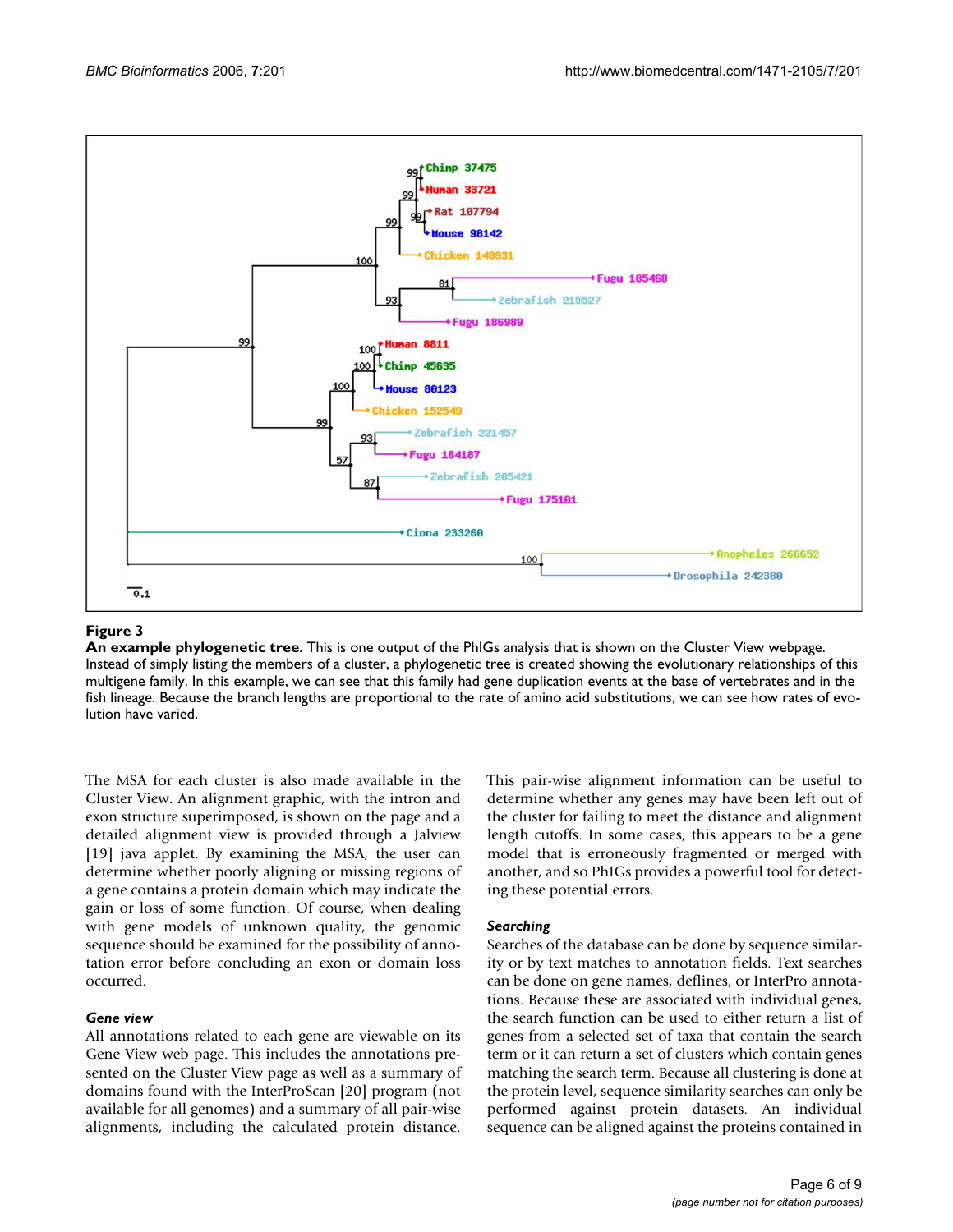

# **Figure 4**

**An example Synteny Map**. Genes ranging from number 205 through 301 on chicken chromosome 2 (numbered as they occur from the p-telomere to q-telomere along the chromosome) are shown as rectangles in the center of the diagram. On the left and right are the orthologs of these genes found in the human and mouse genomes as determined by the PhIGs analysis, shown as they are arranged. Black connecting lines join orthologs in the same relative transcriptional orientation whereas red lines indicate those that are inverted. Blue rectangles indicate intervening genes without identified orthologs in the genomes being compared. Cyan rectangles that do not have connecting lines, as can be seen for a portion of mouse chromosome 2, indicate that orthologs exist in chicken (the query genome), but not in the portion specified for this page.

the database using the BLAST program. Matches to the sequence can then be used as an entry into the cluster in which they belong. Alternatively, a similarity search can be performed directly against the Hidden Markov Models (HMMs) generated from the MSA of the clusters using the HMMER [21] program. Once a match has been made, the user can easily download either the raw fasta file of the cluster or the MSA file to create a tree incorporating the new sequence.

#### *Synteny maps*

These analyses produce sets of true, one-to-one orthologs, and this presentation incorporates a view of their relative physical positions across multiple genomes. As opposed to other methods that rely on sequence similarity to create comparative genome alignments, this avoids confusion that arises from paralogy. Synteny maps are generated by selecting a genomic span from a single reference genome and one or more query genomes to align (Figure 4). All identified orthologous genes between the selected genome and each of the query genomes are shown.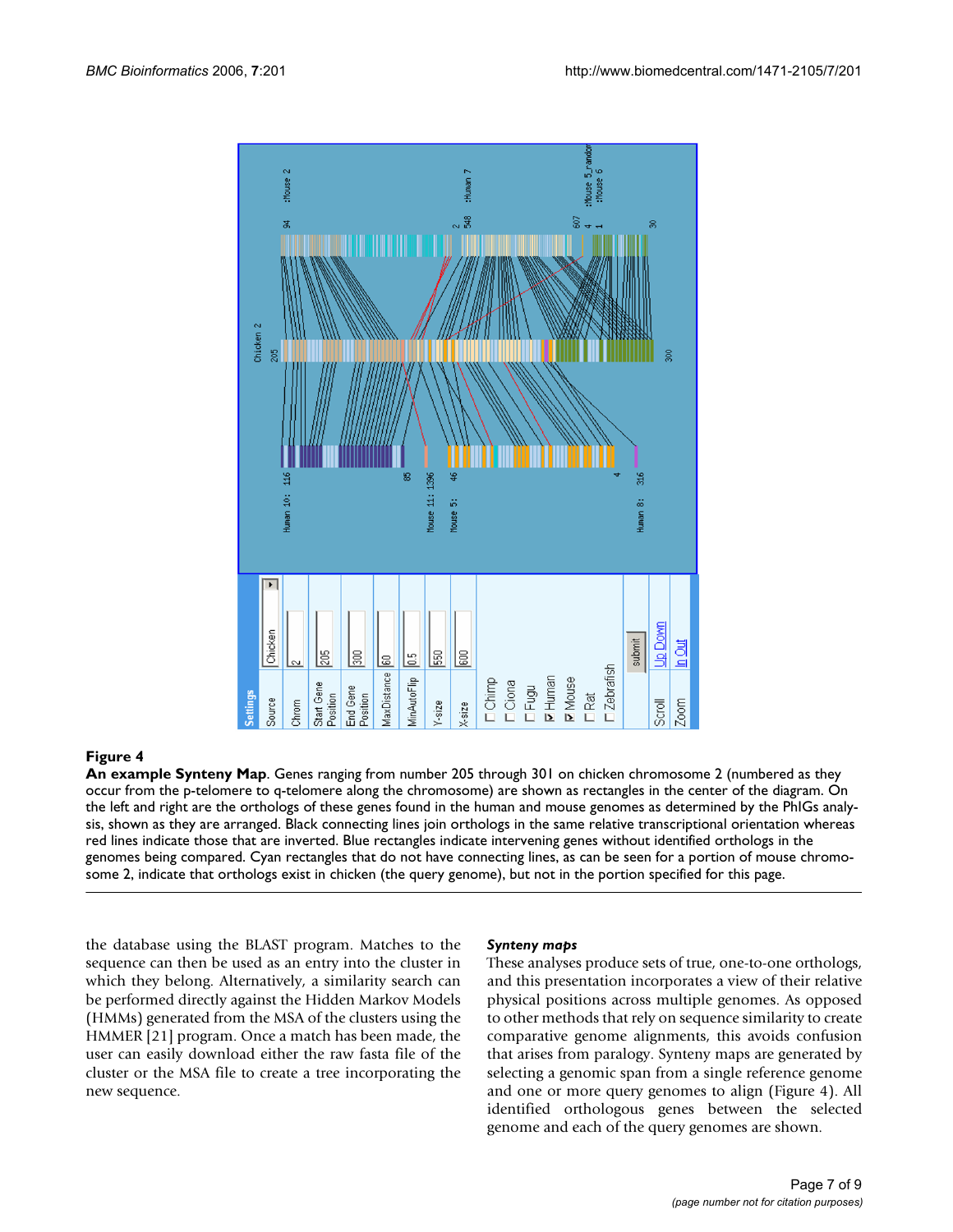#### **Discussion and conclusion**

The rapidly increasing number of sequenced genomes allows us to study genes and genomes within an evolutionary context. Not only does this assist in the transfer of annotations between genes, but also allows us to uncover how the forces of evolution have shaped each genome. The PhIGs database project seeks to facilitate comparative genomic, phylogenomic, and functional genomic studies by providing a comprehensive resource for the determination of the evolutionary history for all genes from the fully sequenced genome projects. The two main properties that differentiate the PhIGs database from other clustering methods are the use of the known evolutionary relationships of the species to create gene clusters representing the descendants of a single ancestral gene and the creation of a complete phylogenetic gene tree of the cluster members using widely accepted analytic methods of molecular evolution. By combining this phylogenetic information with functional annotation, gene structure, genomic position and other datasets, the PhIGs database will prove to be a valuable resource for all fields of biology currently using genomic data.

The scientific applications of the PhIGs database are broad, extending beyond practical genome annotation and analysis. For instance, obvious applications are the use of orthogous gene clusters for: (1) organismal phylogenetic reconstruction; (2) the study of genome evolution by gene duplication; (3) gene structure evolution through the gain and loss of exons, introns, and domains; (4) the identification of gene family expansions and losses and 5) genome evolution. The PhIGs analyses have already been used to compare specifically the whole genomes of a tunicate, fish, mouse, and human, demonstrating that the relative positions in the human genome of paralogs generated by duplications at the base of vertebrates provide clear evidence in favor of the contentious hypothesis of two rounds of whole genome duplication having occurred at the base of the vertebrates, and perhaps providing the raw material for vertebrate complexity [22]. Further applications can be developed to meet other analytical needs of the scientific community.

Future development includes improvements to the underlying clustering method, incorporation of more annotation data, creation of more analysis tools and more rapid updates of newly available genomes. The functionality of the PhIGs database is currently accessible though the web interface and data files of orthology relationships for download. Our goal is to convert this into an open source project to help maintain and expand this as a resource for the scientific community.

#### **Authors' contributions**

Both authors conceived and designed the project. PSD did all of the programming and implementation. Both authors wrote and approved the final manuscript.

#### **Additional material**

#### **Additional File 1**

*Pseudocode. The pseudocode for PhIGs database construction* Click here for file [\[http://www.biomedcentral.com/content/supplementary/1471-](http://www.biomedcentral.com/content/supplementary/1471-2105-7-201-S1.pdf) 2105-7-201-S1.pdf]

#### **Acknowledgements**

We thank S. Rash, W. Huang, and A. Porter for technical assistance. Funding for salary support was in part from the National Science Foundation awards MCB-0242131 and EF-0328516. This work was performed under the auspices of the U.S. Department of Energy, Office of Biological and Environmental Research, by the University of California, Lawrence Berkeley National Laboratory, under contract No. DE-AC03-76SF00098.

#### **References**

- 1. Eisen JA: **Phylogenomics: improving functional predictions for uncharacterized genes by evolutionary analysis.** *Genome Res* 1998, **8:**163-167.
- 2. Fitch WM: **[Distinguishing homologous from analogous pro](http://www.ncbi.nlm.nih.gov/entrez/query.fcgi?cmd=Retrieve&db=PubMed&dopt=Abstract&list_uids=5449325)[teins.](http://www.ncbi.nlm.nih.gov/entrez/query.fcgi?cmd=Retrieve&db=PubMed&dopt=Abstract&list_uids=5449325)** *Syst Zool* 1970, **19:**99-113.
- 3. Force A, Lynch M, Pickett FB, Amores A, Yan YL, Postlethwait J: **[Preservation of duplicate genes by complementary, degen](http://www.ncbi.nlm.nih.gov/entrez/query.fcgi?cmd=Retrieve&db=PubMed&dopt=Abstract&list_uids=10101175)[erative mutations.](http://www.ncbi.nlm.nih.gov/entrez/query.fcgi?cmd=Retrieve&db=PubMed&dopt=Abstract&list_uids=10101175)** *Genetics* 1999, **151:**1531-1545.
- 4. Lynch M, Force A: **[The probability of duplicate gene preserva](http://www.ncbi.nlm.nih.gov/entrez/query.fcgi?cmd=Retrieve&db=PubMed&dopt=Abstract&list_uids=10629003)[tion by subfunctionalization.](http://www.ncbi.nlm.nih.gov/entrez/query.fcgi?cmd=Retrieve&db=PubMed&dopt=Abstract&list_uids=10629003)** *Genetics* 2000, **154:**459-473.
- 5. Gaucher EA, Gu X, Miyamoto MM, Benner SA: **[Predicting func](http://www.ncbi.nlm.nih.gov/entrez/query.fcgi?cmd=Retrieve&db=PubMed&dopt=Abstract&list_uids=12069792)[tional divergence in protein evolution by site-specific rate](http://www.ncbi.nlm.nih.gov/entrez/query.fcgi?cmd=Retrieve&db=PubMed&dopt=Abstract&list_uids=12069792) [shifts.](http://www.ncbi.nlm.nih.gov/entrez/query.fcgi?cmd=Retrieve&db=PubMed&dopt=Abstract&list_uids=12069792)** *Trends Biochem Sci* 2002, **27:**315-321.
- 6. Doolittle RF: **[The multiplicity of domains in proteins.](http://www.ncbi.nlm.nih.gov/entrez/query.fcgi?cmd=Retrieve&db=PubMed&dopt=Abstract&list_uids=7574483)** *Annu Rev Biochem* 1995, **64:**287-314.
- 7. Tatusov RL, Fedorova ND, Jackson JD, Jacobs AR, Kiryutin B, Koonin EV, Krylov DM, Mazumder R, Mekhedov SL, Nikolskaya AN, Rao BS, Smirnov S, Sverdlov AV, Vasudevan S, Wolf YI, Yin JJ, Natale DA: **[The](http://www.ncbi.nlm.nih.gov/entrez/query.fcgi?cmd=Retrieve&db=PubMed&dopt=Abstract&list_uids=12969510) [COG database: an updated version includes eukaryotes.](http://www.ncbi.nlm.nih.gov/entrez/query.fcgi?cmd=Retrieve&db=PubMed&dopt=Abstract&list_uids=12969510)** *BMC Bioinformatics* 2003, **4:**41.
- 8. Enright AJ, Van Dongen S, Ouzounis CA: **[An efficient algorithm](http://www.ncbi.nlm.nih.gov/entrez/query.fcgi?cmd=Retrieve&db=PubMed&dopt=Abstract&list_uids=11917018) [for large-scale detection of protein families.](http://www.ncbi.nlm.nih.gov/entrez/query.fcgi?cmd=Retrieve&db=PubMed&dopt=Abstract&list_uids=11917018)** *Nucleic Acids Res* 2002, **30:**1575-1584.
- 9. Liu J, Rost B: **[Domains, motifs and clusters in the protein uni](http://www.ncbi.nlm.nih.gov/entrez/query.fcgi?cmd=Retrieve&db=PubMed&dopt=Abstract&list_uids=12547420)[verse.](http://www.ncbi.nlm.nih.gov/entrez/query.fcgi?cmd=Retrieve&db=PubMed&dopt=Abstract&list_uids=12547420)** *Curr Opin Chem Biol* 2003, **7:**5-11.
- 10. O'Brien KP, Remm M, Sonnhammer EL: **Inparanoid: a comprehensive database of eukaryotic orthologs.** *Nucleic Acids Res* 2005, **33 Database Issue:**D476-80.
- 11. Li L, Stoeckert CJJ, Roos DS: **[OrthoMCL: identification of](http://www.ncbi.nlm.nih.gov/entrez/query.fcgi?cmd=Retrieve&db=PubMed&dopt=Abstract&list_uids=12952885) [ortholog groups for eukaryotic genomes.](http://www.ncbi.nlm.nih.gov/entrez/query.fcgi?cmd=Retrieve&db=PubMed&dopt=Abstract&list_uids=12952885)** *Genome Res* 2003, **13:**2178-2189.
- 12. Lee Y, Sultana R, Pertea G, Cho J, Karamycheva S, Tsai J, Parvizi B, Cheung F, Antonescu V, White J, Holt I, Liang F, Quackenbush J: **[Cross-referencing eukaryotic genomes: TIGR Orthologous](http://www.ncbi.nlm.nih.gov/entrez/query.fcgi?cmd=Retrieve&db=PubMed&dopt=Abstract&list_uids=11875039) [Gene Alignments \(TOGA\).](http://www.ncbi.nlm.nih.gov/entrez/query.fcgi?cmd=Retrieve&db=PubMed&dopt=Abstract&list_uids=11875039)** *Genome Res* 2002, **12:**493-502.
- 13. Apweiler R, Attwood TK, Bairoch A, Bateman A, Birney E, Biswas M, Bucher P, Cerutti L, Corpet F, Croning MD, Durbin R, Falquet L, Fleischmann W, Gouzy J, Hermjakob H, Hulo N, Jonassen I, Kahn D, Kanapin A, Karavidopoulou Y, Lopez R, Marx B, Mulder NJ, Oinn TM, Pagni M, Servant F, Sigrist CJ, Zdobnov EM: **[The InterPro data](http://www.ncbi.nlm.nih.gov/entrez/query.fcgi?cmd=Retrieve&db=PubMed&dopt=Abstract&list_uids=11125043)[base, an integrated documentation resource for protein](http://www.ncbi.nlm.nih.gov/entrez/query.fcgi?cmd=Retrieve&db=PubMed&dopt=Abstract&list_uids=11125043) [families, domains and functional sites.](http://www.ncbi.nlm.nih.gov/entrez/query.fcgi?cmd=Retrieve&db=PubMed&dopt=Abstract&list_uids=11125043)** *Nucleic Acids Res* 2001, **29:**37-40.